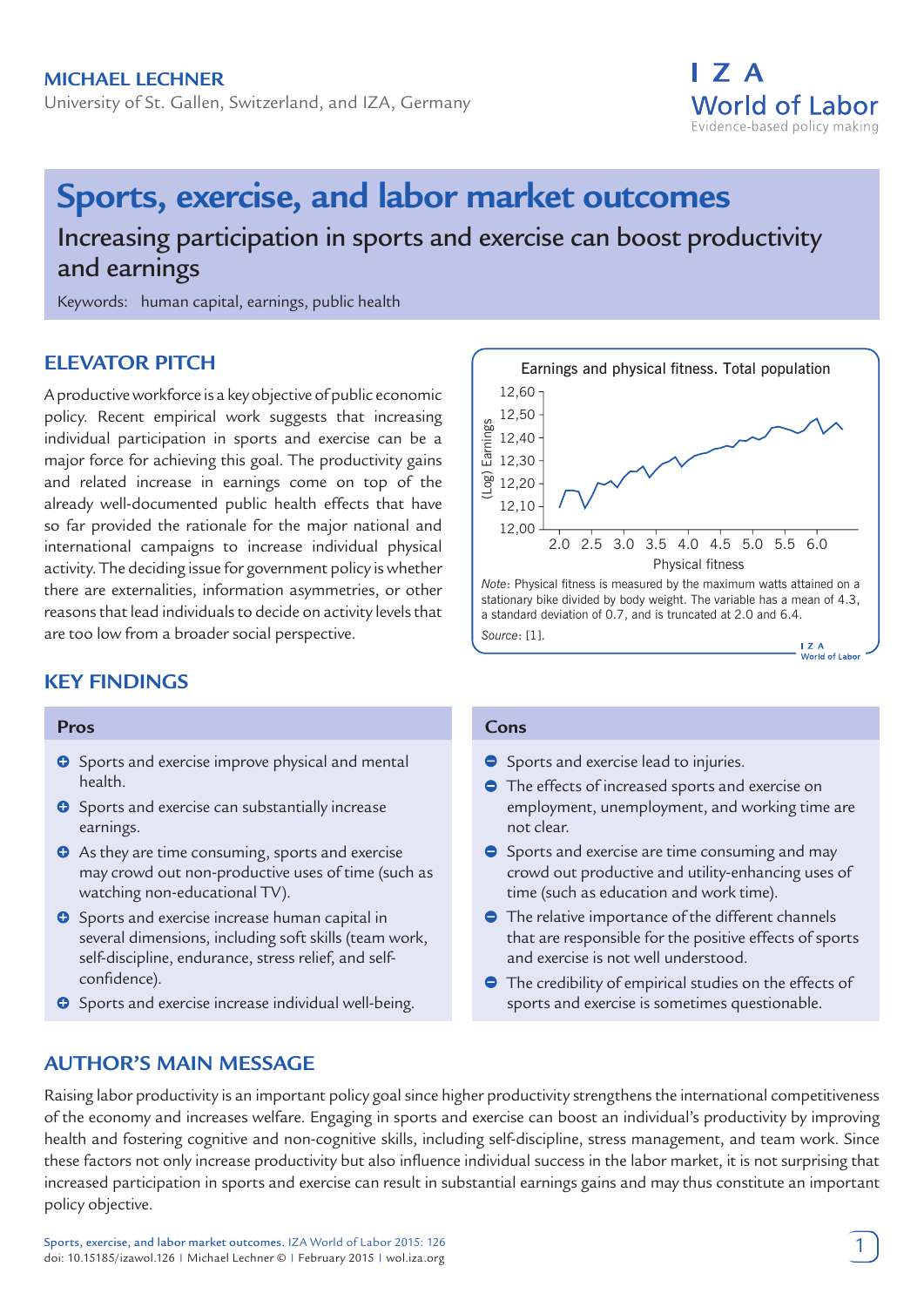## **MOTIVATION**

Many of the measures thought to improve worker productivity, such as schooling and vocational training for youth and public employment services for unemployed workers, have been thoroughly investigated. In contrast, far fewer studies have examined the possible contribution of sports and exercise to individuals' labor market success, despite overwhelming evidence from epidemiology and other fields that increasing physical activity positively influences important determinants of labor market success. Sports and exercise are found to enhance such soft skills as self-discipline, endurance, stress management, and team work, as well as physical and mental health.



Many public policy campaigns by national and international health organizations, including the World Health Organization (WHO), have promoted sports and exercise as forms of physical activity for children, adults, and senior citizens. Their motivation, though, comes almost entirely from public health considerations. For example, involvement of employment offices in campaigns to increase physical activity seems to be almost unheard of (a recent newspaper announcement by the Flemish regional government being an exception).

This paper takes stock of recent studies on the effects of sports and exercise on individual labor market outcomes, beginning with an overview of which individual characteristics are associated with higher or lower participation in such activities. Because of space limitations, the focus is on the effects of sports and exercise on the prime-age labor force (after education and before retirement). More detailed results are available in [2] and [3].

# **DISCUSSION OF PROS AND CONS**

To understand what constitutes "reasonable" levels of sports and exercise, it helps to turn to current official recommendations for activity levels. Since physical activity is considered a key determinant of individual health, various public health institutions, including the WHO, have issued such recommendations. For the most part, they recommend that all adults aged 18–65 engage in moderate-intensity aerobic physical activity for a minimum of 30 minutes a day, five days a week to stay healthy [4]. There is also consensus that, from a health perspective, more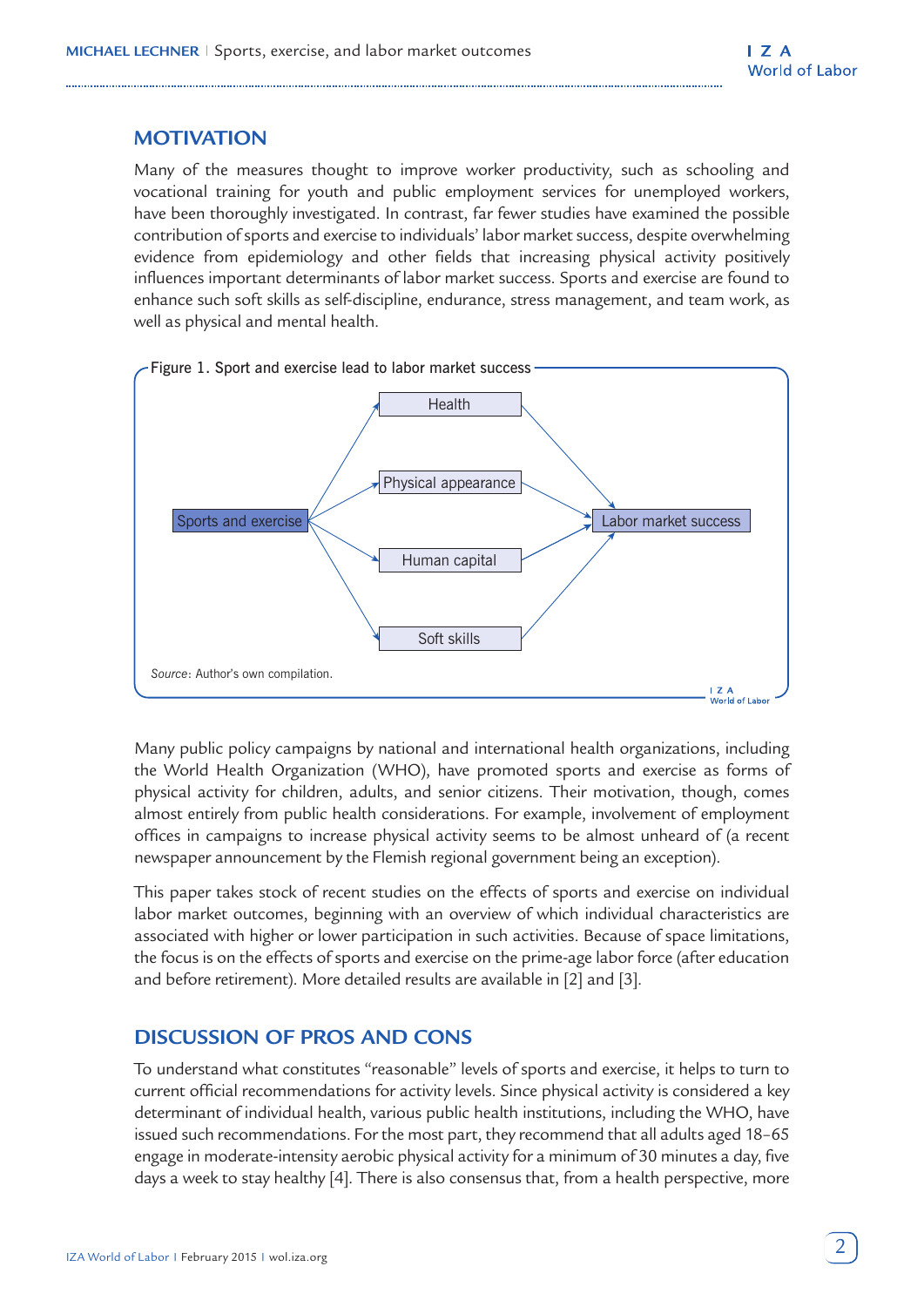#### **WHO recommendations on physical activity, ages 18–64**

In adults aged 18–64, physical activity includes recreational or leisure-time physical activity, transportation (e.g. walking or cycling), occupational (i.e. work), household chores, play, games, sports or planned exercise, in the context of daily, family, and community activities.

In order to improve cardiorespiratory and muscular fitness, bone health and reduce the risk of [non-communicable diseases] and depression the following are recommended:

1. Adults aged 18–64 years should do at least 150 minutes of moderate-intensity aerobic physical activity throughout the week, or do at least 75 minutes of vigorous-intensity aerobic physical activity throughout the week, or an equivalent combination of moderate- and vigorous-intensity activity.

2. Aerobic activity should be performed in bouts of at least 10 minutes duration.

3. For additional health benefits, adults should increase their moderate-intensity aerobic physical activity to 300 minutes per week, or engage in 150 minutes of vigorous-intensity aerobic physical activity per week, or an equivalent combination of moderate- and vigorousintensity activity.

4. Muscle-strengthening activities should be done involving major muscle groups on two or more days a week.

*Source*: WHO. *Global Recommendations on Physical Activity for Health*. Geneva, Switzerland: WHO Press, 2010; p. 8.

physical activity is better—within limits, of course (obviously, were it even possible, running 24 hours a day would worsen rather than improve health).

The recommended minimum level of physical activity corresponds to a daily energy expenditure of at least 1.5 kilocalories per kilogram of body weight. Individuals may meet this goal with various types and duration of sports and exercises. Examples are walking for 30 minutes a day at a speed of 2.5 miles an hour or running three times a week for 25 minutes or longer each time at a speed of five miles an hour. Though modest, these goals are not widely achieved. In Switzerland, for example, which has a high average activity level, more than one-third of the adult population does not achieve this level of activity. Thus, there is considerable room to increase the activity levels of the population without even getting close to the level of activity that might lead to negative health effects.

When considering the effect of sports and exercise on labor market outcomes, an additional factor needs to be taken into account: Because physical activity is time consuming, increasing an individual's participation in sports and exercise means that some other work or leisure activity (including sleep), which may also have a positive effect on labor market performance, has to be forgone to make room for sports and exercise.

#### **Participation in sports and exercise: Theoretical considerations**

Before discussing the labor market and other effects of sports and exercise, it is informative to consider why people participate in these activities and who is more, or less, likely to participate [3]. From an economic point of view, there are several potential motives for increased physical activity.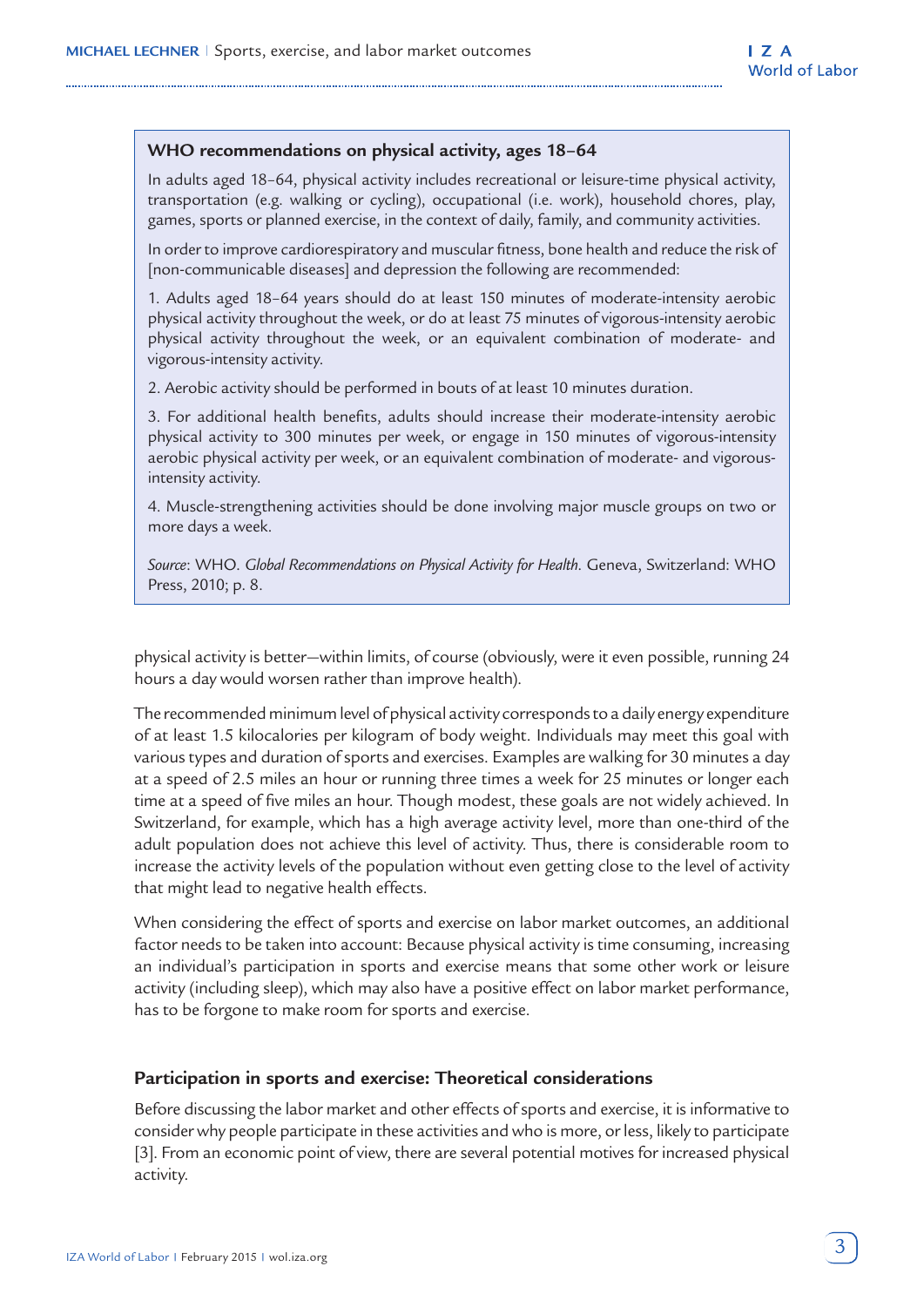- There is the consumption motive. Sports and exercise are enjoyable and thus yield an immediate reward, similar to many other leisure activities that directly increase utility.
- There is the investment motive. Individuals believe that being physically active increases their general fitness, which is good for their health and their physical appearance, as they are reminded by many public-information campaigns and "get-active" campaigns in developed countries (and in some less developed countries too).
- Some people are aware that today's investment in health is likely to lead to additional labor market returns in the future through the potential positive effects on various hard and soft skills. It is probably fair to assume, however, that knowledge of these positive labor market outcomes is not as widespread as knowledge of the positive health effects.

(There may also be future returns from improved fitness in other realms, such as an improved position in the marriage market.)

Rational individuals will spend some time participating in sports and exercise when the expected and discounted returns from the investment plus the consumption value of spending time in sports and exercise (net of direct costs, such as expenditures for gear, the expected costs of possible injuries, and any disutility such activities may have for some individuals) exceed the net gains from other activities (remembering that all activities, including sleep, compete for the scarce resource time, whose supply cannot be increased). Such calculations are, of course, approximate and may include some irrational elements. Furthermore, the calculations are not based on the true future effects, as they are unknown to the individual at the time of the decision, but on their subjectively expected values. Individuals may also be affected differently by the related uncertainty—both the general uncertainty about the type and magnitude of possible rewards, some of them occurring in the distant future, and the additional knowledge necessary to reasonably predict the likelihood that such returns will actually be realized. Naturally, this uncertainty will have a greater impact on the investment motive than on the (short-term) consumption value.

These simple ideas can be formalized in various types of mathematical models.

- The consumption motive is most commonly analyzed using Cawley's Sleep-Leisure-Occupation-Transport-Home-production (SLOTH) model [5] (for examples, see [3]). This static model explicitly considers the trade-offs involved in allocating time to different activities, one of them being sports and exercise.
- The investment motive is captured by models built along the lines of Grossman's investment-in-health-capital model [6] (for examples, see [3]).

Individual levels of participation are expected to vary because people differ in many ways that affect the decision to engage in sports and exercise, including their opportunity costs for different types of leisure and work, their taste for sports and exercise, their valuation of its side effects (such as physical appearance or injuries, for example) compared to work and other leisure activities, the potential gains they expect from sports and exercise, and their valuation of future consumption compared to current consumption.

## **Factors related to participation in sports and exercise**

The variables associated with participation in sports and exercise have been investigated empirically by epidemiologists, sports scientists, and economists, among others (see, for example, [7]). The factors influencing participation can be classified into five general groups: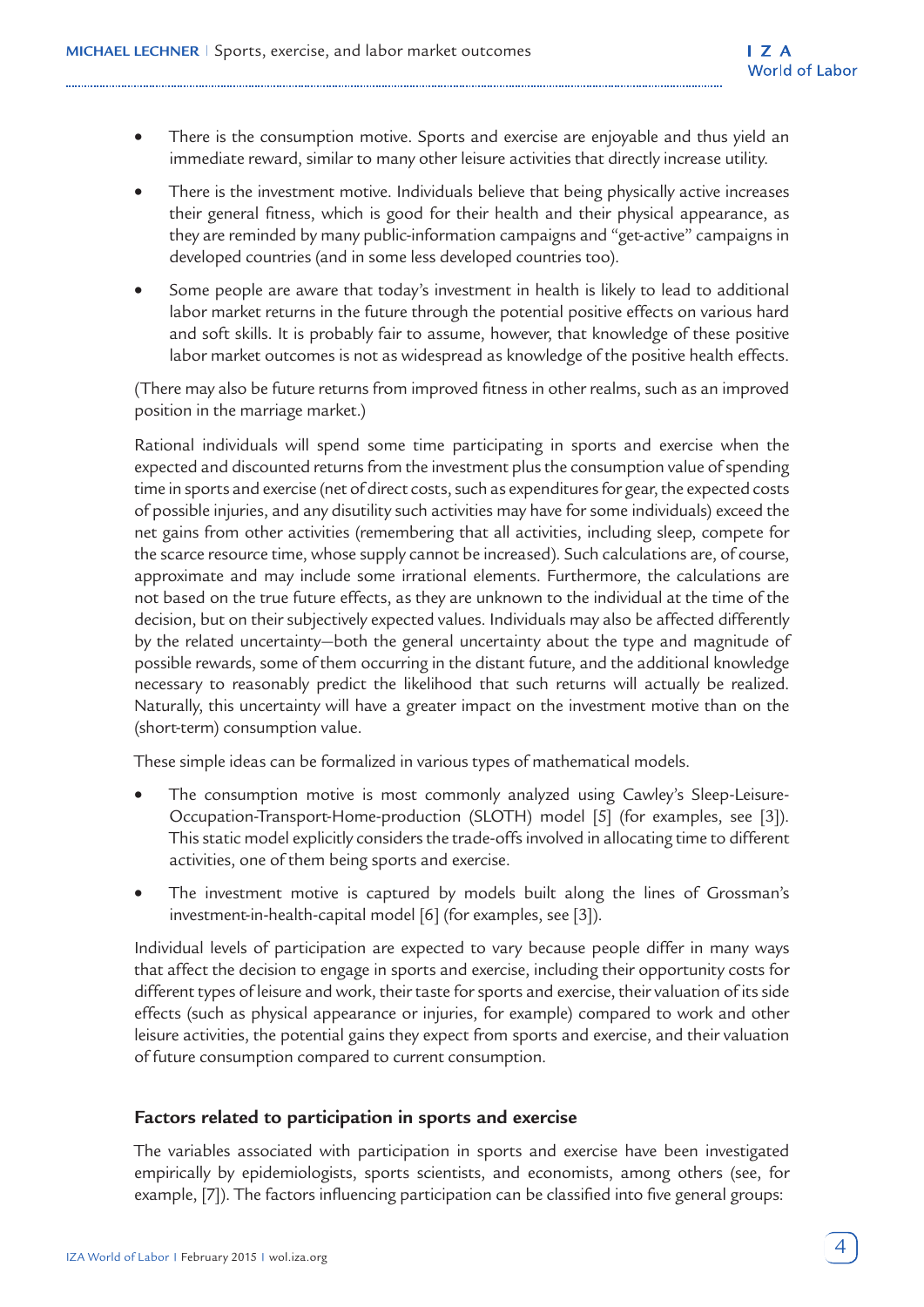- individual socio-demographic characteristics;
- environmental characteristics;
- peer influences;
- costs;
- direct financial and non-financial incentives.

In addition, many studies emphasize the importance of habit formation as a key determinant simply becoming accustomed to engaging regularly in sports and exercise and integrating these activities into one's weekly routine [3].

Among the socio-demographic characteristics, studies emphasize age (younger people participate more than older ones, although the shape of this age-activity relationship remains somewhat unclear) and sex (men are more likely to be active in sports and exercise than are women, especially in a household with young children). Other socio-demographic characteristics found to be influential include religion, ethnicity, and immigration status. Being healthy and of normal weight are also associated with higher activity levels. Finally, higher education and better labor market positions go hand in hand with higher observed activity levels as well.

There is also substantial evidence that environmental factors are associated with activity levels. Factors that have been identified include the availability of appropriate facilities (gyms, tennis courts, football fields, running tracks, and so on) and public spaces (such as public parks), crime levels (higher levels increase the expected costs of outdoor activities), and climate and weather. As expected, more facilities and public spaces, less crime, and moderate climate, with more hours of daylight, make it more convenient, safer, and cheaper to be active and are thus positively associated with activity levels. There are also strong indications that individuals are influenced by the activity level of their friends and associates; when peers are more active, individuals are likely to increase their own activity level (and vice versa).

Many of the factors just mentioned are positively associated with health and with labor market outcomes as well, such as earnings and job position. That means that any study attempting to establish causal links between sports and exercise activity levels and labor market outcomes has to deal with the non-randomness of the participation patterns, which overwhelmingly suggest positive selection (people who are likely to do better in the labor market, even without being more active, are more likely to choose higher activity levels). For this reason, some randomized controlled trials have been set up to deal with the selection issue when examining specific research questions. These experiments exploit the fact that it appears to be possible to bribe people to increase their activity levels, using relatively modest financial incentives. However, it is also a common finding of these studies that once the (rather short-term) financial incentives stop, activity levels return to their levels before the intervention started.

#### **Effects of sports and exercise**

As mentioned, participation in sports and exercise has many expected positive effects, including greater happiness, improved health, greater physical attractiveness, improved cognitive skills, and enhanced non-cognitive skills such as self-discipline, endurance, self-confidence, stress management, and team work. Research in these areas is vast and interdisciplinary (including epidemiology, psychology, sports sciences, biometrics, and economics). Generally, studies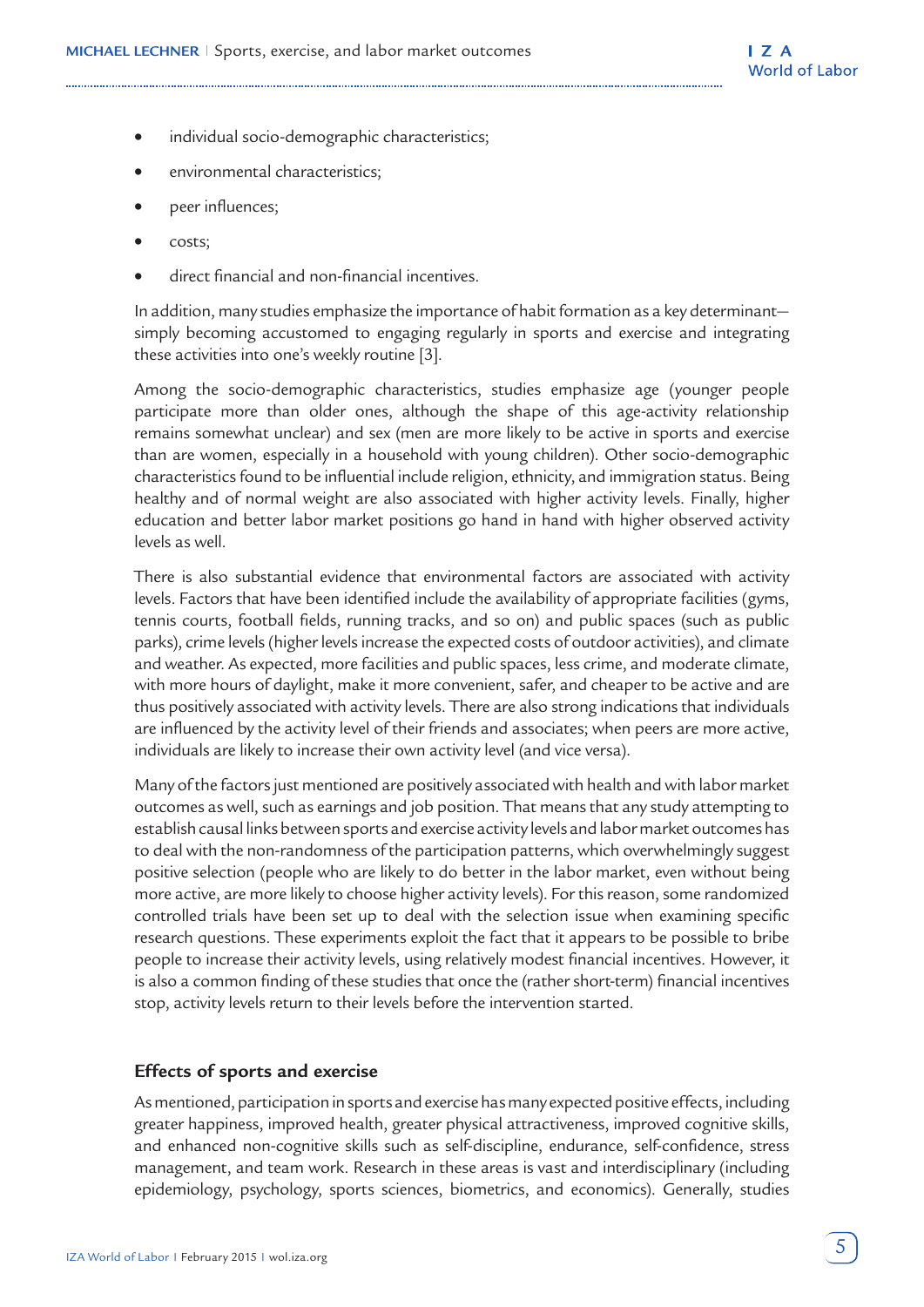find positive effects on all the factors mentioned, although not necessarily on other lifestyle indicators, such as weight and alcohol consumption.

Thus, almost by definition, it might seem that these positive effects would also be reflected in greater success in the labor market. This might not necessarily be so, however. For example, spending an additional hour in a gym in the morning before work might improve an individual's health, but it could conceivably lead to a decline in productivity if the training is too intense and requires a long recovery period (which could reduce concentration and effectiveness on the job).

Another key consideration for positive effects on labor market outcomes is which activities are crowded out in order to spend additional time on sports and exercise, whether sleep, other leisure activities, educational activities, or even work hours. Obviously, if additional participation in sports and exercise cuts into work hours, then reduced earnings might easily outweigh any positive productivity effects. Furthermore, if additional participation in sports and exercise crowds out other non-work activities that may increase labor market success as well, such as vocational training parallel to the regular job, reducing them in favor of sports and exercise might also have ambiguous effects.

#### *Methodology issues*

Before discussing the results of some studies of the effects of sports and exercise on labor market outcomes, it is important to consider some methodological issues that can affect the findings. One issue is that non-intrusive measurements of physical activity are difficult to obtain because of the need for some sort of monitoring devices. While this situation has been changing rapidly with the miniaturization of many activity monitors (like step counters) and the proliferation of smartphone-based applications for monitoring physical activity, most of the information used in empirical studies so far has been collected from questionnaires. However, it is well documented that people tend to overstate their activity levels in such selfreported accounts.

A second problem is also data related. Very few surveys collect adequately detailed information over a long enough period on both labor market indicators and participation in sports and exercise. However, a long observation period is needed because the impact of activity levels on labor market success is expected to be a long-term phenomenon. It takes time for a change in activity levels to be reflected in improved intermediate outcomes, such as better health and improved skills, that can be expected to influence labor market outcomes directly (the effect on happiness, which can be immediate, may be an exception). And even after increased activity levels have influenced these productivity-enhancing intermediate outcomes, it will take additional time for these improvements to be reflected in better labor market outcomes. Increasing individual earnings usually requires some wage bargaining or even changing jobs, both time-consuming activities.

#### *Empirical findings*

The problems of long-term impacts, positive selection, and measurement issues are circumvented in a well-designed randomized experimental study for Sweden [1]. In this experiment, more than 8,000 job applications were sent to employers in different economic sectors for different occupations with different skill requirements and degrees of customer contact. Information about activities in different types of sports and exercise were randomly added to the job applications. As expected, the study finds that employers take into account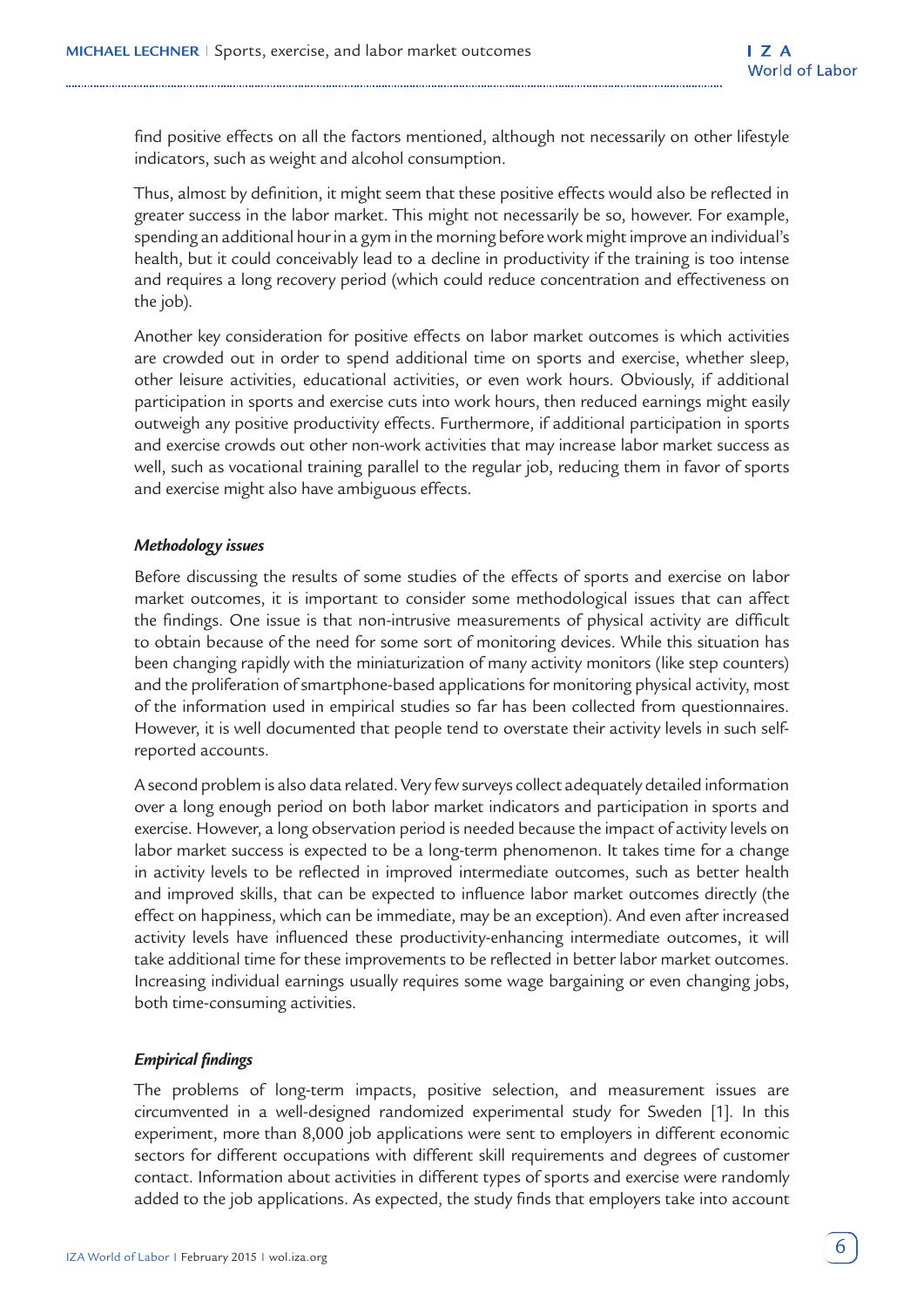such activities when deciding who to invite for a job interview since participation in sports and exercise conveys information about otherwise unobservable skills. The effects are not huge, however. Including a statement about being active in sports in job applications increases callback rates by two percentage points.

To investigate the impact of physical activity on unemployment duration, a non-experimental study used data from the German Socio-Economic Panel (GSOEP), a general purpose household panel survey (starting in 1984) that contains some information on sports and exercise, although not very detailed, along with detailed information on individual labor market performance [8]. The study finds a positive correlation between engaging in physical activity and moving from unemployment to employment for women who have at least three years of working experience. However, the study cautions that the findings might reflect lower psychological barriers to job search rather than an actual effect of being physically active.

Another non-experimental study analyzes the impact of sports participation on employment among different age groups, using a series of cross-section data from the Active People Survey (commissioned by Sports England) [9]. The sports information is extremely detailed, making it possible to investigate the effects of different types of sports. Drawbacks are the crosssectional character of the data and the crude labor market information. This study also finds a negative correlation between physical activity and unemployment, in this case for men. Moreover, it also finds a positive relationship between physical activity and employment for individuals aged 26–45. The findings did not differ by types of sports and exercise performed. Although strict causal relationships cannot be established in this non-experimental study using cross-sectional data, the detailed information on individuals and the type, intensity, and duration of physical activity, along with the results of formal sensitivity analysis, suggests that any impact of endogeneity due to confounding factors would be limited.

Another strand of the literature on physical activity and earnings focuses on the short- and long-term effects of adults' participation in sports and exercise on their current earnings. Analyzing data from the GSOEP, one study finds that men who practice sports at least once a week earn 5% more than men who do not [10]. The study also looks at the impact of youth sports on current earnings and finds that women who were involved in sports at age 15 earn about 6% more than women who were not. Using the same database in a substantially different way with the goal of more reliably identifying causal effects (rather than simple correlations) of sports and exercise on earnings, another study obtains similar results (see Figure 2) [11]. It finds an average increase of €1,200 a year over a 16-year-period for adults who are more active. Another study that analyzes earnings effects estimates the effects of different sports on annual household income in England finds gains of £4,300–£6,500 a year for men aged 26–45 and £3,400–£5,300 a year for women of the same age, with the results varying with type of sports [9]. For men, outdoor sports and then fitness sports have the strongest correlation with earnings, while for women it is racquet sports for those aged 26–45 and outdoor sports for those aged 46–64.

Using data from the Canadian National Population Health Survey, another study analyzed the impact of sports and exercise on the earnings of Canadian adults for different activity levels [12]. The survey has collected data from the same individuals biannually since 1994 and so provides panel data. Furthermore, as one of very few surveys, it collects extensive information on health and physical activity for a large and representative sample of adults. The study uses the same method as [11], but because the data are so much better, the strategy for identifying a causal effect is much more credible. This is also one of a very few studies that investigate different levels of sports and exercise. It finds that the change from inactivity to moderate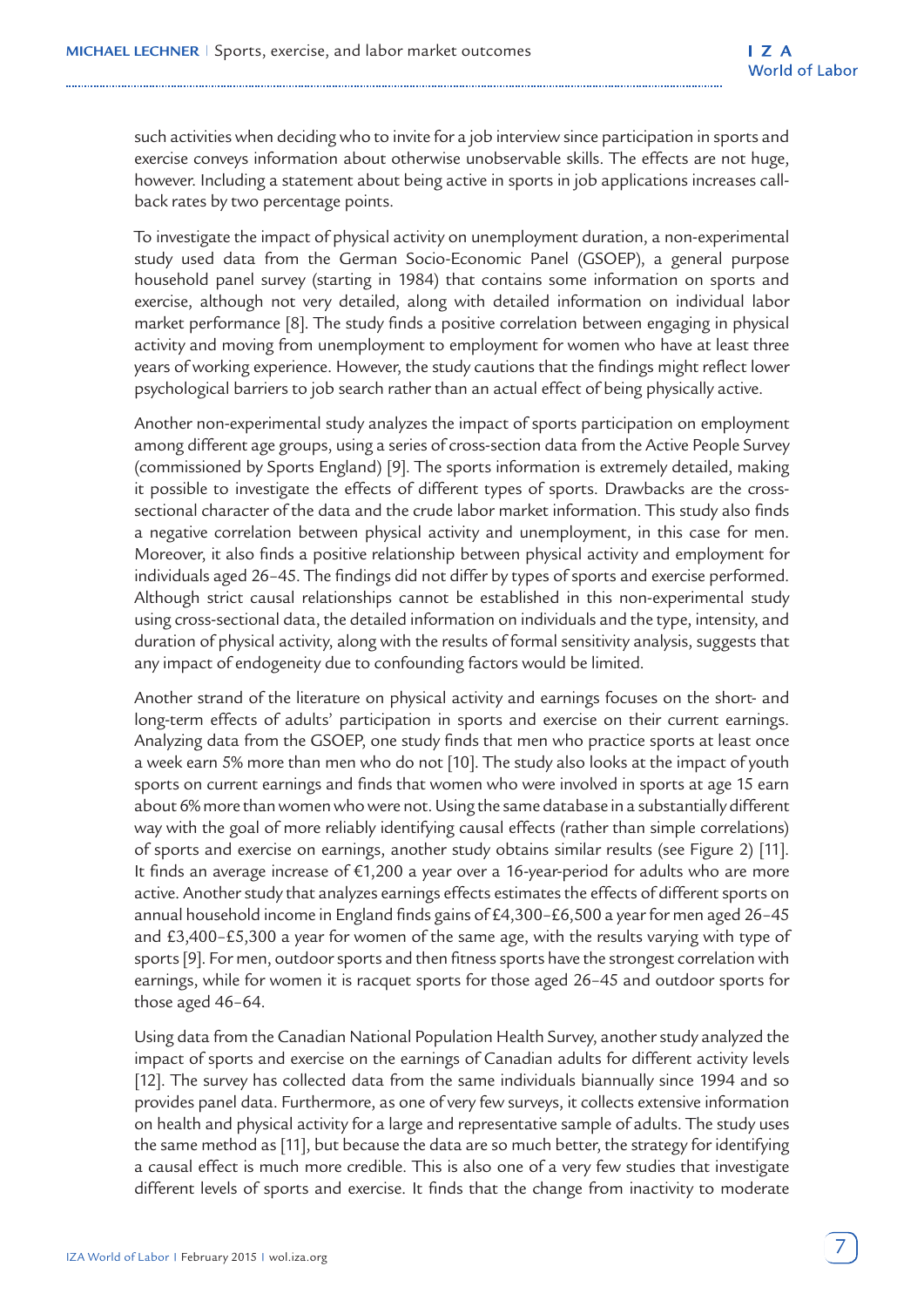

levels of activity (corresponding roughly to the recommendation mentioned previously of 30 minutes a day, five days a week) does not substantially increase earnings over time but that the change from moderate levels to higher levels increases earnings 10–20% over 8–12 years.

Another piece of evidence on the positive effect of sports and exercise on earnings comes from a study using Finnish administrative earnings records to investigate earnings differences for twins who differ in their activity level [13]. The study finds substantial earnings gains from greater physical activity, gains that are even larger than the ones mentioned before.

Finally, a non-experimental study examines Swedish administrative data for more than 400,000 individuals [1]. The data include fitness information from army enlistment tests for men at age 18. Comparing siblings only, the study finds strong gains in current earnings from additional fitness at age 18.

From the findings presented above, the evidence for positive labor market effects of sports and exercise is very strong, especially for earnings. Earnings effects range from about 4% to 17%. There is also strong evidence that the positive effects of sports and exercise on human capital begin with children and adolescents, as measured by their cognitive and non-cognitive skills. These additional skills reap returns later in life.

## **LIMITATIONS AND GAPS**

The results of several of the studies discussed above should be interpreted with some caution. Applied microeconometrics puts substantial emphasis on developing research designs that can credibly identify causal effects as opposed to simple correlations. Several of the studies discussed here do not conform to the highest analytical standards, for example like those used to evaluate active labor market programs. One reason is the scarcity of longitudinal data sets that jointly contain information on labor market outcomes and the level, type, and intensity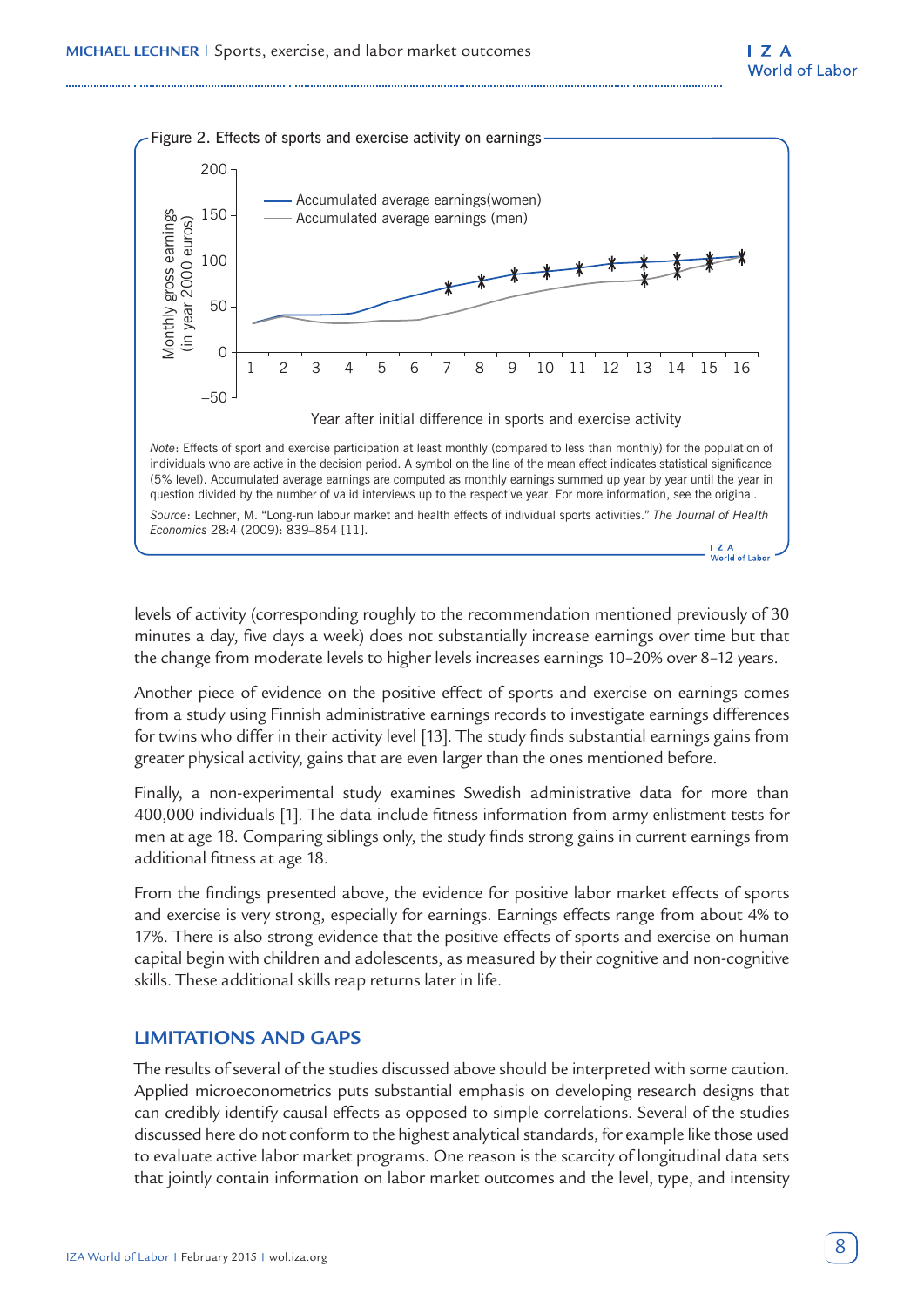of sports and exercise. This makes controlling for self-selection into higher activity levels more difficult. In addition, the long-term nature of the effects of sport and exercise also makes conducting experiments in a reasonable time frame at reasonable cost very challenging, if not impossible. Despite these weaknesses, however, and despite wide differences in research designs used, it is nonetheless revealing that almost all studies find either positive or statistically insignificant effects, with insignificant effects usually being related to an insufficient sample size leading to a lack of statistical precision.

Another limitation is the lack of evidence on the individually optimal level of intensity of sports and exercise and on the importance of the different channels through which sports and exercise influence labor market outcomes. And although many countries spend a substantial amount of public funds on subsidies supporting sports and exercise, credible evaluation studies of the effects of those subsidies are rare. Thus, reliable cost−benefit analyses providing economic justification for those subsidies are missing as well.

## **SUMMARY AND POLICY ADVICE**

The empirical studies of the labor market returns to sport and exercise activities suggest strong effects. These findings complement previously found positive effects of sport and exercise on cognitive and non-cognitive skills, physical appearance, and health. Since the labor market returns are appropriated first of all by the active individuals themselves, it is a matter of debate and judgment whether they provide justification for (further) state subsidies.

In such a debate, the deciding issue is whether there are external effects, information asymmetries, or other reasons that lead individuals to decide on activity levels that are too low from a broader social perspective. However, there may be cases where additional government intervention may be clearly warranted. For example, governments may want to include among their active labor market policies encouragement of sports and exercise for unemployed people whose productivity is below the going wage rate and whose participation in these activities is below optimum, in order to increase the re-employment chances for this group. While such policies do not appear to have been implemented anywhere yet, in the second half of 2014 the regional Belgian government of Flanders announced plans to do just that. For the future, it will be interesting to see the effects of those measures. But whatever the conclusion on promoting further expansion of physical activity using public funding, it is apparent that increasing the general level of physical activity is very likely to boost productivity among employees at all levels.

#### **Acknowledgments**

The author thanks an anonymous referee and the IZA World of Labor editors as well as Charlotte Cabane for many helpful suggestions on earlier drafts.

## **Competing interests**

The IZA World of Labor project is committed to the *IZA Guiding Principles of Research Integrity*. The author declares to have observed these principles.

© Michael Lechner